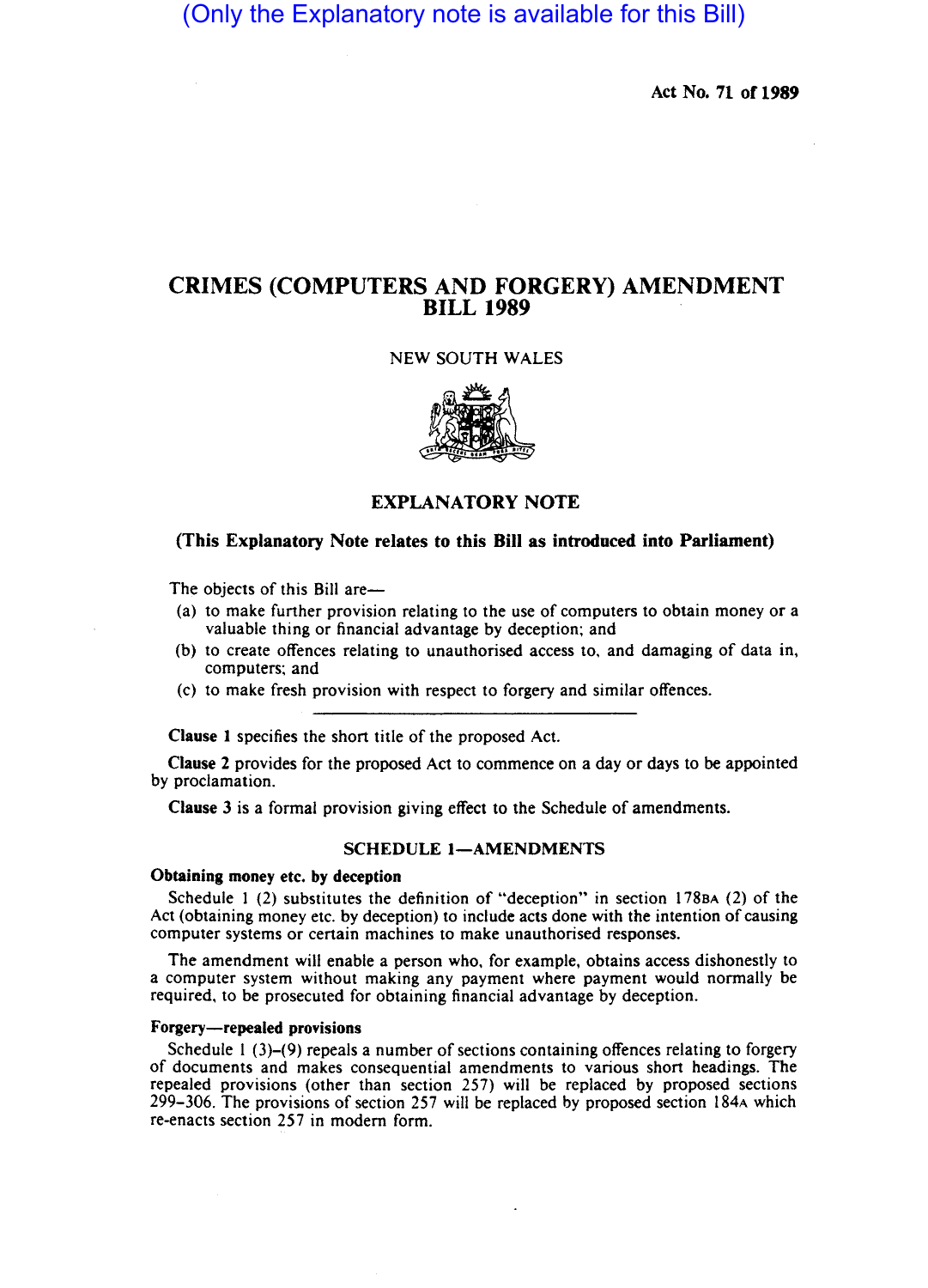The sections to be repealed are as follows:

section 252 (Forgeries not specially provided for) section 254 (Signature of Governor, Minister of the Crown etc.) section 256 (Transfer of certain stock, or power of attorney relating thereto) section 257 (Personating owner of stock or property)

section 258 (Falsifying books of public funds)

section 259 (Public servant making false dividend warrants etc.)

section 261 (Making plates etc. like those used for Exchequer bills etc.)

section 262 (Making paper like that used for Exchequer bills etc.)

section 263 (Having paper etc. to be used for Exchequer bills etc.)

section 264 (Forging stamps or possessing false dies etc.)

section 272 (Forging deeds)

section 273 (Forging bills, notes or orders, receipts for goods etc.)

section 274 (Signing bill, note etc. by procuration without authority)

section 275 (Obliterating crossings on cheques)

section 276 (Forging debentures)

section 277 (Forging instruments etc. made by Judges etc. or signature thereto)

section 279 (Term "Court"-ss. 280-284)

section 280 (Forging records etc. of any Court)

section 281 (Forging seal or stamp on records etc.)

section 282 (Forging copy or certificate of record etc.)

section 283 (Serving etc. forged process)

section 284 (Forging documents etc. used as evidence)

section 286 (Forgery of signature to certificate etc. admissible in evidence of facts relating to trials etc.)

section 287 (Clerk of Court or other officer wilfully certifying false copy of record of conviction etc. or of public document)

section 288 (Forgery of seal etc. on such copy etc. or on examined copy of any document inspected by order of Judge)

section 290 (Forging signature or seal on copy admissible in evidence of treaty etc. of a State or proceeding of a Court outside New South Wales)

section 292 (Forging instruments made evidence by statute)

section 293 (Forgery of deeds etc. made etc. under registration legislation)

section 294 (Acknowledging recognizances etc. in the name of another)

section 295 (Forging marriage certificate etc.)

Schedule I (13) amends the Tenth Schedule to the Act to omit references to the repealed provisions.

# Forgery-proposed sections 299-307

Schedule I (10) inserts proposed Chapter 2 (sections 299-307) into Part 5 of the Act.

Proposed sections 299-306 create 5 offences relating to the falsification of instruments. The provisions closely follow provisions in Part I of the Forgery and Counterfeiting Act 1981 of the United Kingdom and will replace the existing provisions of the Act relating to forgery of documents to be repealed by Schedule I (5).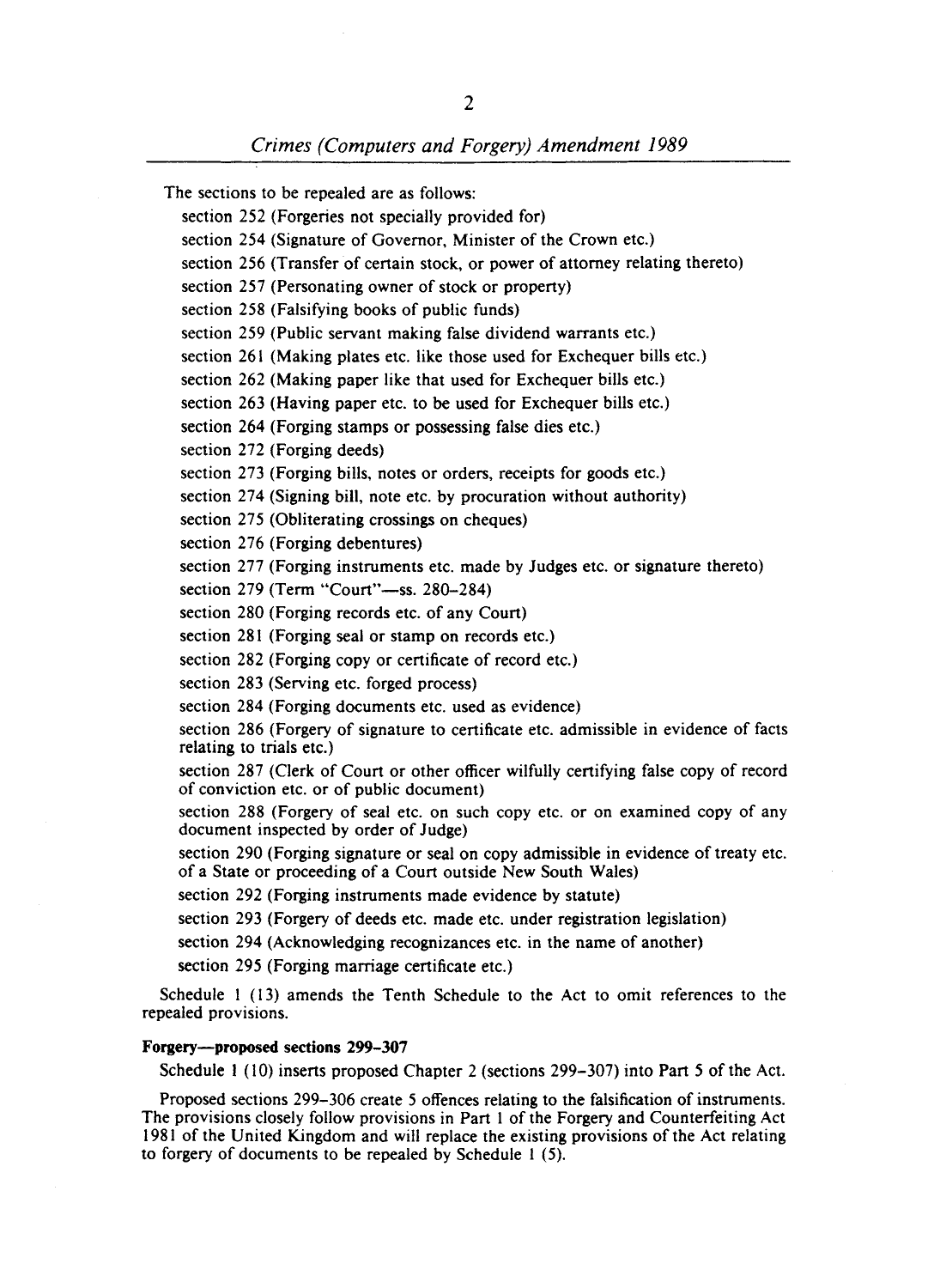The existing provisions contain a number of offences differentiated by the nature of the document forged and carrying different penalties. The new provisions simplify the law by providing widely defined offences to cover conduct possessing the same basic features in place of separate offences each covering a particular set of circumstances.

The provisions will prohibit conduct of the kind constituting forgery in relation to instruments such as credit cards and modern devices such as discs and tapes in or on which information or instructions are stored. The new provisions will overcome any doubt as to whether the existing forgery offences apply to such things.

Existing forgery offences require that it be shown that an instrument was forged with intent to defraud. In the case of the new offences relating to false instruments it will be necessary to show an intention to induce someone to accept a false instrument as genuine and by reason of that, to do or refrain from doing some act to the prejudice of that person or another person (for example, an act that will result in the person's loss of money or property or of an opportunity to obtain some financial advantage).

Section 299 specifies the circumstances in which an instrument can be found to be false because it purports to be what it is not. An instrument is defined to cover any means of storing information on a device (for example, microfilm records of bank accounts and transactions, instructions for the payment or crediting of money put on magnetic tape and discs containing information on which a computer can operate) and to include a card by means of which property or credit can be obtained.

Section 300 creates the offences of making or using a false instrument in the circumstances described above.

Section 301 creates the offences of making or using a copy of a false instrument in the circumstances described above.

Section 302 creates an offence of possessing a false instrument in the circumstances described above.

Section 303 deals with cases where a false instrument is made or used to cause a machine to respond as if the instrument were genuine (rather than inducing a person to accept it as genuine and act on it). An example is the use of a false card to cause a bank teller machine to dispense money.

Section 304 sets out the circumstances in which an instrument will be treated as being false for the purposes of the Part.

Section 305 defines when an act or omission is "to a person's prejudice" for the purposes of the Part.

Section 306 provides that, in proceedings for an offence against the Part, it is not necessary to allege that the accused intended to induce a particular person to accept a false instrument as genuine or a copy of a false instrument as a copy of a genuine one.

Section 307 abolishes the common law offence of forgery.

Schedule 1 (I) contains a consequential amendment to section 1 (short title and contents of Act).

#### Offences relating to computers

Schedule 1 (11) inserts proposed Part 6 into the Act.